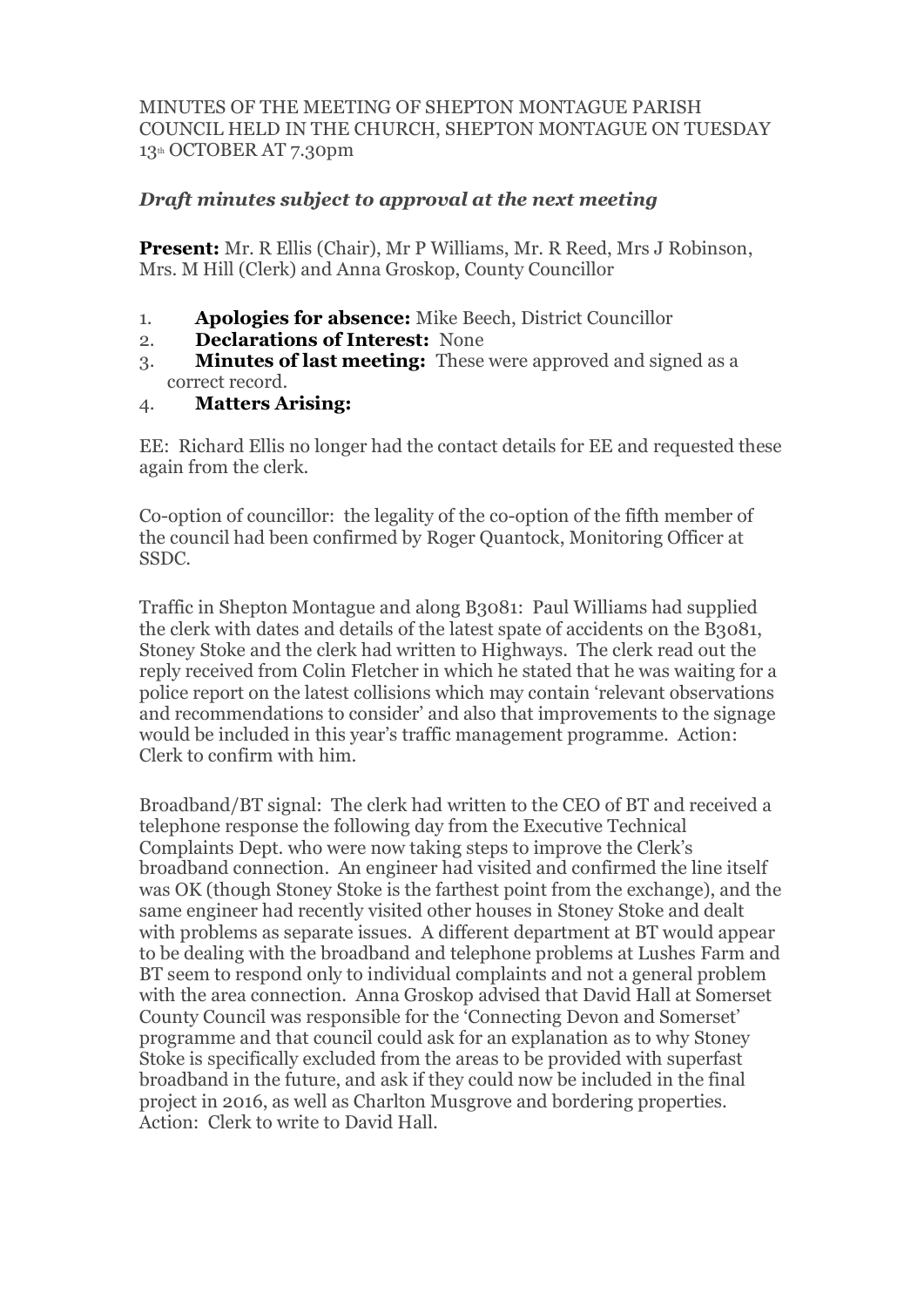5. **Planning Application: 15/04325/DPO and 15/04321/DPO Hopkins. Application to discharge S106 agreement in relation to planning application 01/01765/FUL and 96/00855/FUL Land at Stoke Farm, Stoney Stoke, BA9 8HR (S106 obligation to allow the land to be sold, let or otherwise disposed of separately from the dwelling house.)**

Following discussion, it was agreed to send the following comments to Planning:

*The Parish Council feel strongly against this proposal.*

*Stoke farm is an agricultural unit comprising 300 acres, a farm house and 2 agricultural worker's cottages. Separating the land from the dwellings or separating out parcels of land prejudices the ability to use the unit as a farm at all. Releasing agricultural ties on the dwellings would inevitably lead to a further application to build a farm house for a worker to work the land. (The current house was supposed to be a replacement farm house following the physical separation of the former farm house by the B3081.)*

*The Parish Council therefore regrets the potential loss of the farm, farms being a feature of the local landscape and our countryside and would wish for this community to remain sustainable.*

*Council considers that this proposal amounts to asset stripping and to release the obligation under the S106 agreement goes entirely against the spirit of the original agreement as planning permission for the bungalows was only given as they were tied to this land.*

6. **Finance:** A cheque was signed for Mr. Hibberd for £700 as payment for mowing and strimming the churchyard March – October 2015. Members agreed next year's price of £750.

## 7. **Correspondence:**

An offer of bags of de-icing material had been received from County Highways. Richard Ellis agreed to collect the allocation of 10, 20Kg bags on 21st November between 9am and 1pm from South Somerset Area Highways Depot.

Notification had been received of the date of the Planning Appeal hearing concerning the application for a Wind Turbine at Gilcombe